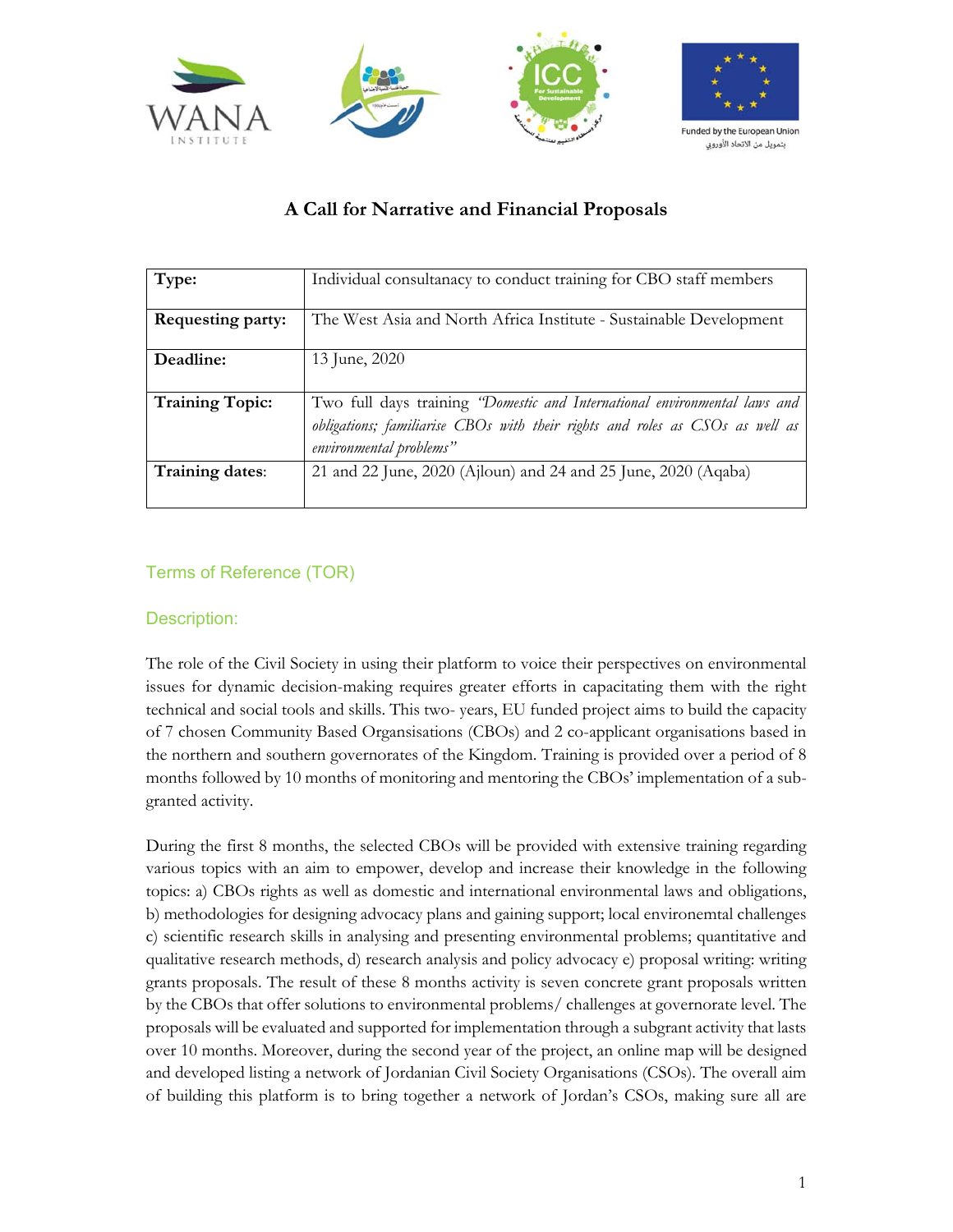visually represented on the national CSO landscape. The tool serves the following purposes: (a) it provides a Geographic Information Systems-based map locating all of Jordan's estimated 6,540 CSOs, colour-coding them according to a scheme of CBOs, Non-Governmental Organisations (NGOs), and International Non-Governmental Organisations (INGOs); (b) provides a brief account of CSOs' fields of activity; (c) provides a database for CFPs with short Arabic summaries of objectives and target applicants.

#### Project Goal:

Strengthen the Technical, Administrative, and Financial Skills of the CBOs for Sustainable Results.

#### Project Beneficiaries:

The project targets 7 CBOs, 4 CBOs in the southern governorates of Aqaba, Karak, Tafilah, and Ma'an, and 3 CBOs in the northern governorates of Irbid, Ajloun, Jerash, and Mafraq. Each CBO nominates 3 employees to undertake training for 18 months. Interested CBOs apply through tender and an online application. Based on a pre-designed selection criteria, a committee will be responsible for choosing the best CBOs to meet the pre-determined criteria.

#### Scope of Work

The Consultant-Expert/s is/are required to deliver a two-day training workshop in each region (North and South) to guide CBOs' policy advocacy. These workshops will contain informative sessions to familiarise CBOs with Jordan's international environmental commitments, domestic environmental laws, current environmental state, and official policies towards civil society. Moreover it will provide an overview on the European "Green Deal".

The training workshops will include sessions on Jordan's environmental profile, specifically its main environmental challenges, the milestones it has set for itself according to its international obligations, civic and governmental initiatives underway attempting to tackle climate change in the kingdom, and existing laws governing environmental practice. The latter will include an overview of Jordanian laws from littering to sanitation to fuel emissions.

The training workshops will also include special sessions familiarising participants with the naturebased approach and within-reach examples of its implementation, encouraging participants to see policy advocacy through a nature-based lens. The workshops will expand CBO capacities and engagement on climate-related issues and nature-based approaches, first by introducing them to environmental issues as they relate to the international community and then as they relate to the local context. Rather than sustaining the misconception that environmental action is only a macrolevel affair at the levels of energy and industry, the sessions on nature-based approaches will equip the CBO community with within-reach means of counteracting environmental damage and – on a larger scale – reversing climate change.